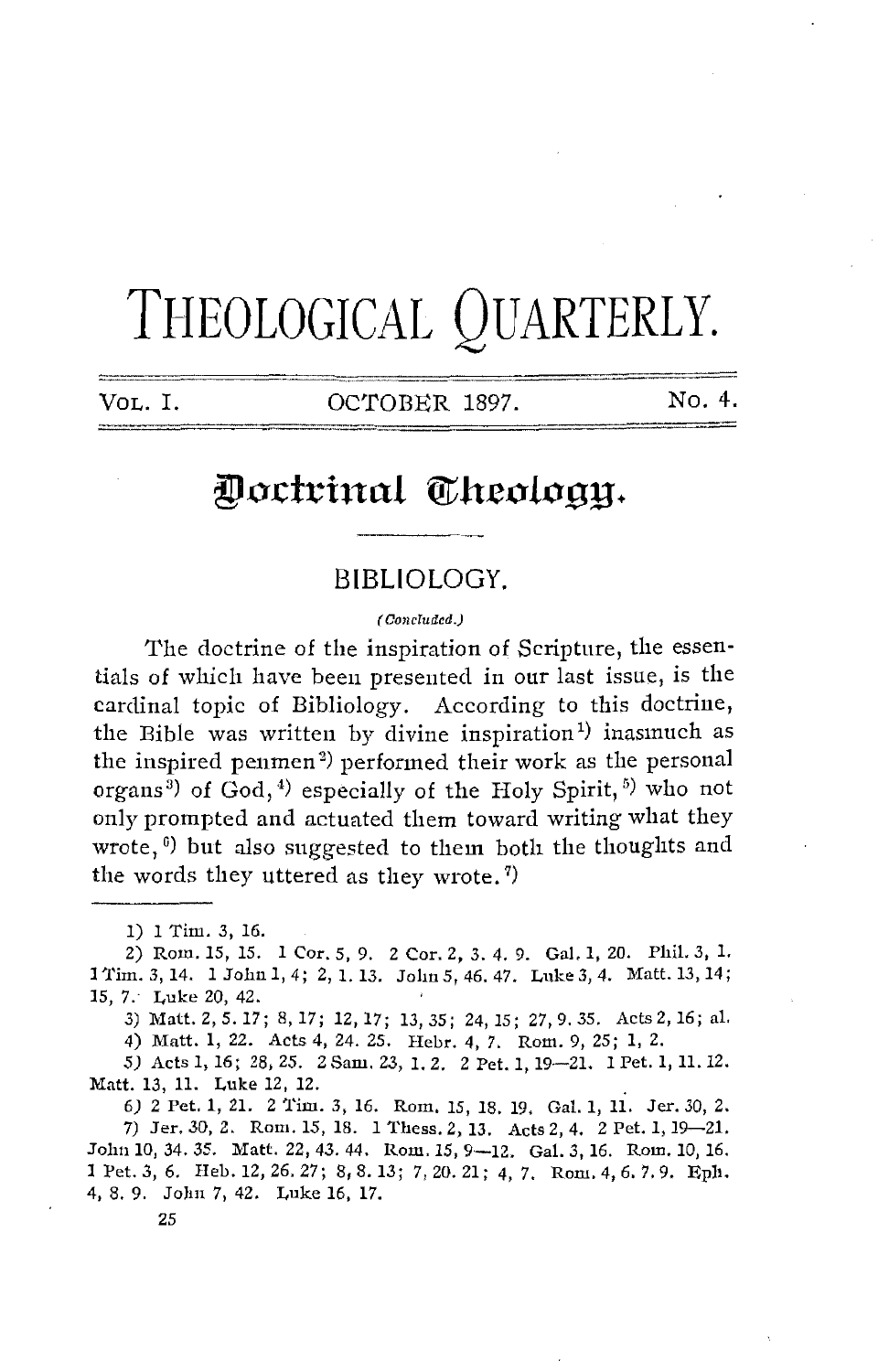## Coxeaetical Theology.

## FUNDAMENTALS OF INTERPRETATION.

Signum est, quod sub sensum aliquem cadit, et quiddam *signijicat* . 1 ) This is a part of an exquisite definition of the fundamental idea which underlies all interpretation of whatever kind, and with which every theory of interpretation must in some manner deal. In order to serve as a sign, a thing must enter between the object signified or indicated and the sense or the mind of the subject which by such sign becomes cognizant of such object. A thing which itself cannot be perceived is not and cannot be a sign. But being an object of perception does not suffice to constitute a thing a sign: there must be something beyond the sign. some object, the existence and nature of which is by such sign indicated to the individual who perceives the sign. The sign in its very nature of a sign presupposes its perceptibility to the individual or individuals to whom it is to serve as a sign, and a certain relation to the object which it is to signify or of which it is to convey a knowledge to those by whom the sign is perceived. Thus the symptoms of a disease are phenomena appearing in the patient; they are not, however, the malady itself, but functional abnormities indicative of the disease whereby the symptoms are caused, and the diagnosis of the case will comprise *two*  processes, that of perceiving or observing the symptoms, and that of determining the cause or causes of the phenomena perceived. A failure to notice the diacritical symptom or symptoms of a case, and a failure to find the true cause of the symptoms noticed, will both result in an erroneous

<sup>1)</sup> Cicero, de inventione rhet., 48. "That is a sign, which falls under some sense, and indicates something."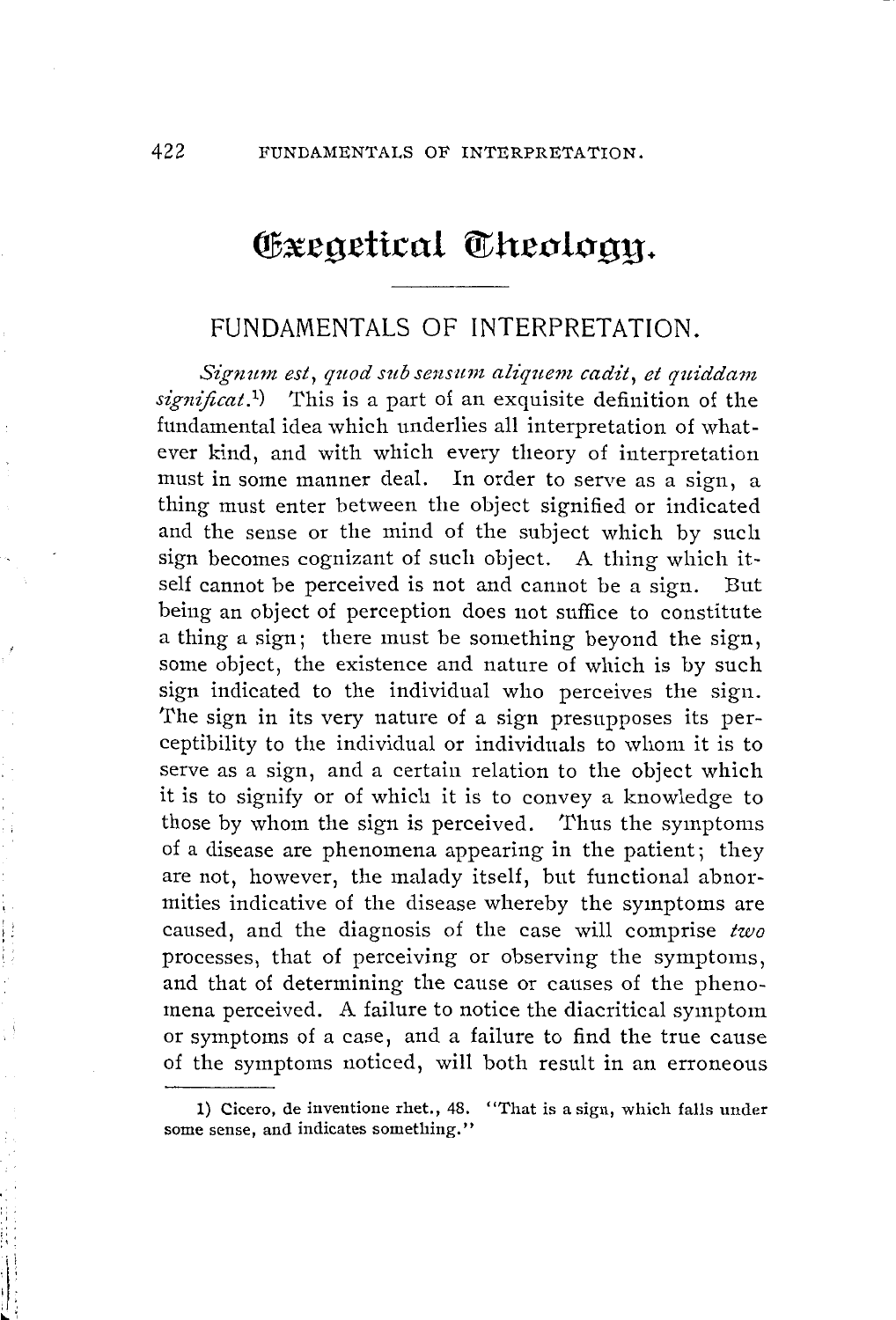diagnosis. A collision of vessels at sea may be due to the fact that one of the ships has given a false signal or none at all; but it may result from one or the other of two causes where all the signals have been given and correctly given: the other ship may have either failed to notice the signal given, or it may have misunderstood the signal noticed, assigning to it a meaning different from that which it was intended to express.

We say, "intended to express." For in this a nautical signal differs from a symptom of disease, that the functional abnormity which constitutes a symptom is due to natural causes independent of the direct influence of human volition, while into the nature of the signal the will of a rational being has entered, coupling with the phenomena of the sign a certain intended meaning or determined purpose which has thus been made the import of the sign. When a child, by tugging at the signal rope, makes the whistle of a steamship blow, that is not properly a nautical signal, though it may be a sign to the captain that some one is at the rope. But when the master of the ship pulls the same rope and sounds the same whistle as another ship is approaching, there is a certain, definite meaning connected with the blast or blasts, a purpose of conveying to the master of the other ship certain information as to the side he intends to take in passing the other vessel and the side he would have the other vessel take in passing him. But the signal again implies the essentials of a sign as given in Cicero's definition; the party who gives the signal supposes that the party to whom the signal is given will perceive what we would term the *materiale* of the sign, which is in this case the blast of a steam whistle, and that he will associate therewith the *formale*, the intended meaning and purpose manifested or signified by such blast.

From these considerations it will appear that the fitness of a sign to serve as a sign lies in these two properties, viz., its perceptibility, and its significance. A thing **which** 

i /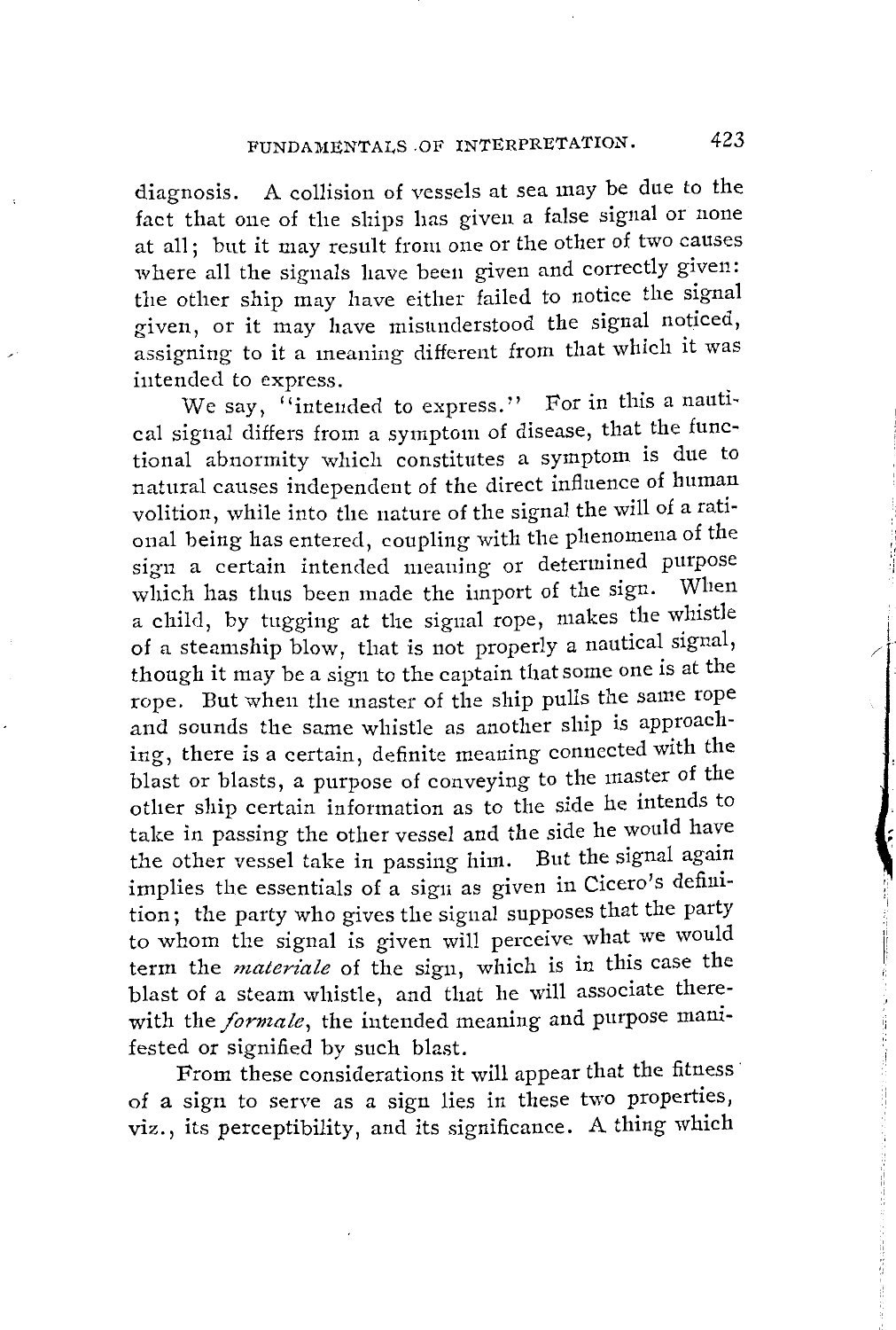#### 424 FUNDAMENTALS OF INTERPRETATION.

is easily and distinctly perceptible is, other things being equal, a more serviceable sign than a thing which would easily escape our notice. Signal lights by day would be of little if any use, and by night they are of increased usefulness by being elevated in light-houses or on the masts of light-ships and thus rendered more readily visible at a distance. The stars are eminently qualified to "be for signs"1) because of their positions in the heavens and their brilliancy. A buoy may be rendered more serviceable by providing it with a bell or a whistling apparatus, the signal being thus both visible and audible. A tower clock is improved by translucent dials which can be illuminated by night, and a clock which strikes the hours besides indicating them by the hands is the more useful by being the more variously perceptible.

But high and various perceptibility is not the only excellence of sign. A highly perceptible sign may give very limited or unsatisfactory service. Electric lights have not largely taken the place of lamp-lights as marine signals. A fire on a mountain top may under certain circumstances and for certain purposes be a very efficient sign; but the circumstances and purposes calling for such a sign are of rare occurrence, and it would under ordinary circumstances be no sign at all, but an amusement to those who had kindled it and a puzzle or an amusement to those who beheld it in the valley far below, wondering what it meant or surmising that probably it did not mean anything. A phenomenon must be significant to be a sign, and distinctly and with a degree of certainty significant to be a serviceable sign. A headache may indicate a cold in the head, or it may be a symptom of heart disease, or of typhus, or of indigestion. But a slight swelling around the ankles may be a diacritical symptom in a case of diseased kidneys, and dilated pupils' which will not respond to the light, a sure indication of

1) Gen. 1, 14.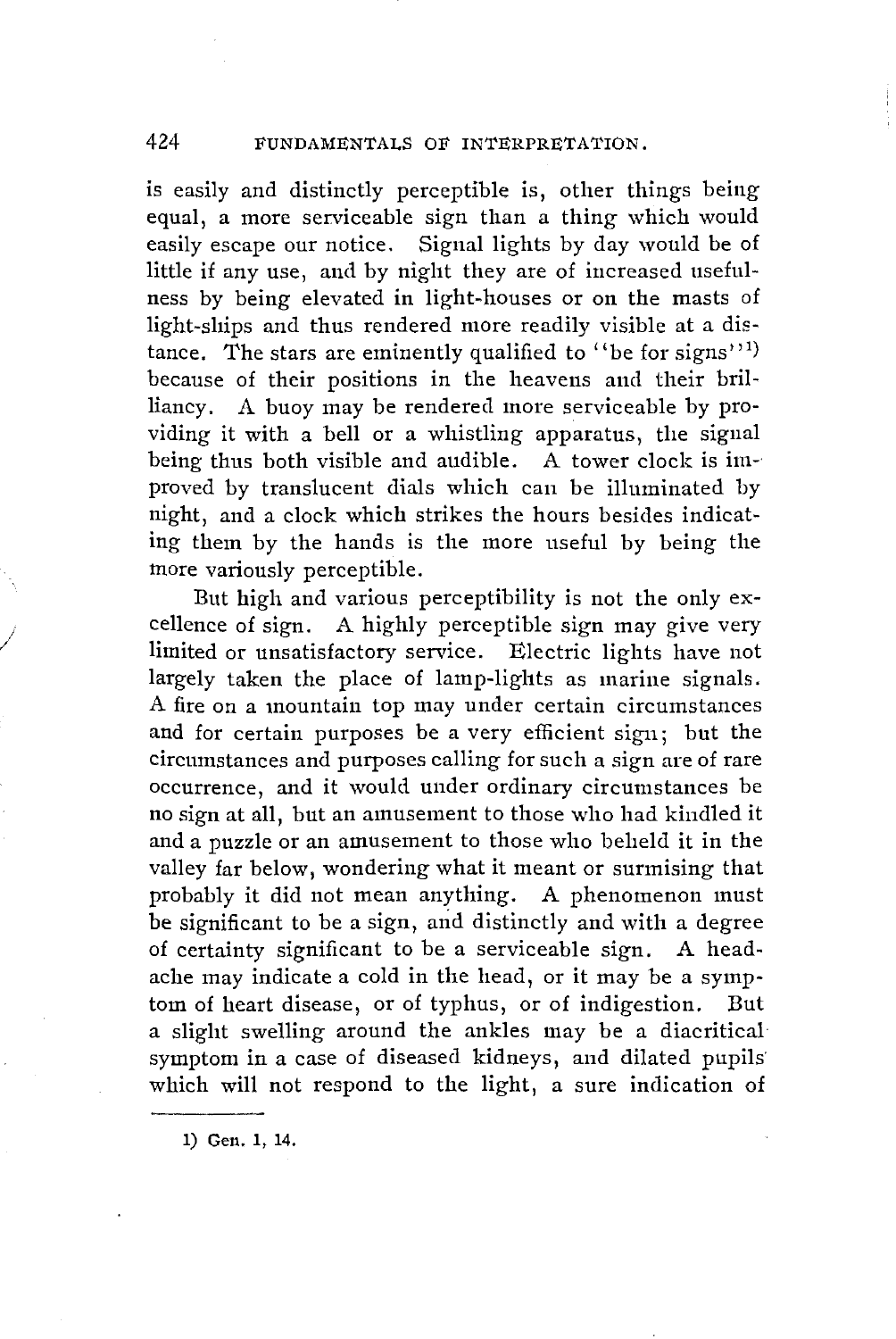brain trouble complicating a case of dysentery, though these signs are less easily perceptible than many others of less grave significance.

It is the same with intentional signs. A good military signal by drum or trumpet must be definite, conveying a certain, established meaning, being tantamount to an order or command which must be conformed with by those for whom the signal is intended. Military and naval signals, the peculiar significance of which is not sufficiently clear, are not only of doubtful usefulness, but may be positively dangerous and should be abolished.

On the other hand, the most highly significant signs are as such only signs. In order that they should be put to their proper use, they must not only be perceived as phenomena, but the mind which perceives them must also associate with them that which lies beyond the phenomena and is by them indicated. In other words, signs of whatever kind, if they should serve and be utilized as signs, must be INTERPRETED. A peculiar sunset may be observed by a lover of nature, or by a painter, as an object of beauty, and be enjoyed and represented on canvas for the enjoy• ment of others. But he who looks beyond the phenomenon, to whom this sunset is indicative of approaching rain, does more than behold the colors in the western sky; he interprets what he sees by associating in his mind what according to his experience or the information he has obtained is likely to follow a sunset of this description: a rainy day or night. The physician who makes a diagnosis will not only perceive the accelerated pulse and respiration and increased temperature, but associates with these phenomena the notion of inflammation or septicaemia which according to his professional judgment was liable to set in under the prevailing circumstances of the case. The passengers spending the evening on deck may see the beacon lights appearing in the distance, knowing little of their peculiar significance, but the pilot at the wheel interprets the phenomena and in his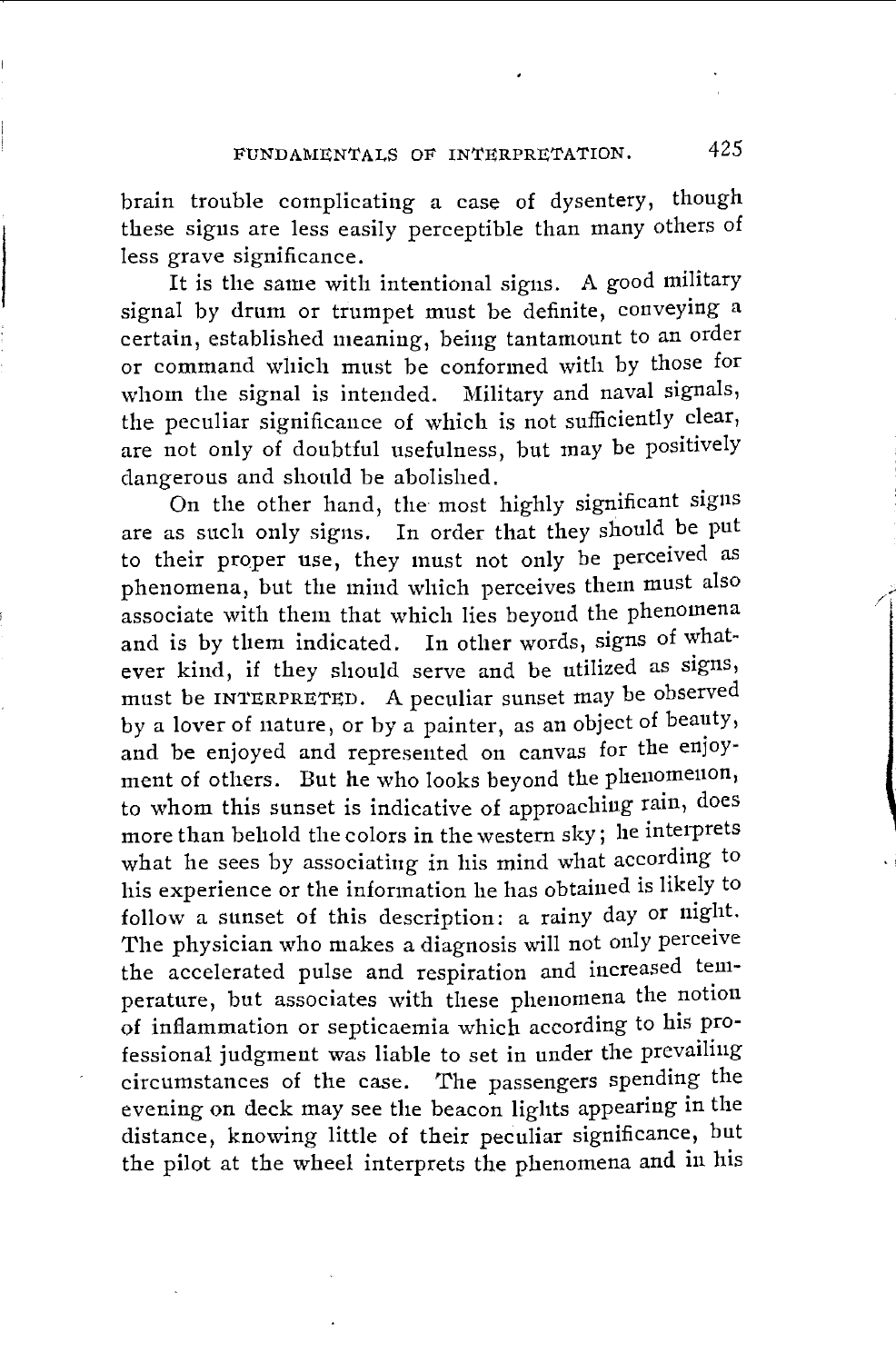mind associates with them the meaning of those lights, the warnings they imply, the course they prescribe, and the points at which the course must be changed as other lights appear. Thus the physician and the pilot are interpreters of signs, not chiefly inasmuch as they perceive the phenomena. It is true, the pilot generally sees more lights at the same time than the passengers, since he knows where to look for them, and the physician notices more symptoms in his patient than the layman in medicine; but what chiefly makes them interpreters of the signs peculiar to their respective callings is the aptitude to associate in their minds what is suggested by the signs they are accustomed and trained to observe and the exercise of such habitude of mental association. In a similar manner the work of detectives consists very largely in the interpretation of signs, in associating with that which they hear and see that which lies beyond the immediate perception of their senses, the acts and motives of the criminal and his accomplices. And, furthermore, it is by the interpretation of signs that we, all of us, young and old, whatever our occupations or ways of life may be, obtain knowledge of many things not exhibited directly to our senses. Through present phenomena our mind by this process penetrates walls and closed doors and shutters, investigates the past and peers into the future, reads the thoughts and emotions of present and of absent fellowmen, yea what is and has before all time been in the very heart of God.

 $\overline{\phantom{a}}$ 

/

And now, by far the most extensively used among all the various kinds of signs are the words of human speech. Words are signs; they fall under a sense and signify something. The very word *sign*, Latin *signum*, is of the same root with the Sanskrit *sukaj*, to indicate, announce, Norw. *sz'ge,* Low German *seggen,* High Gennan *sagen,* Engl. *say.*  When we *say* something, we make a sign or a number of signs signifying that which we have to say. The sounds alone are not words, and our notions or conceptions alone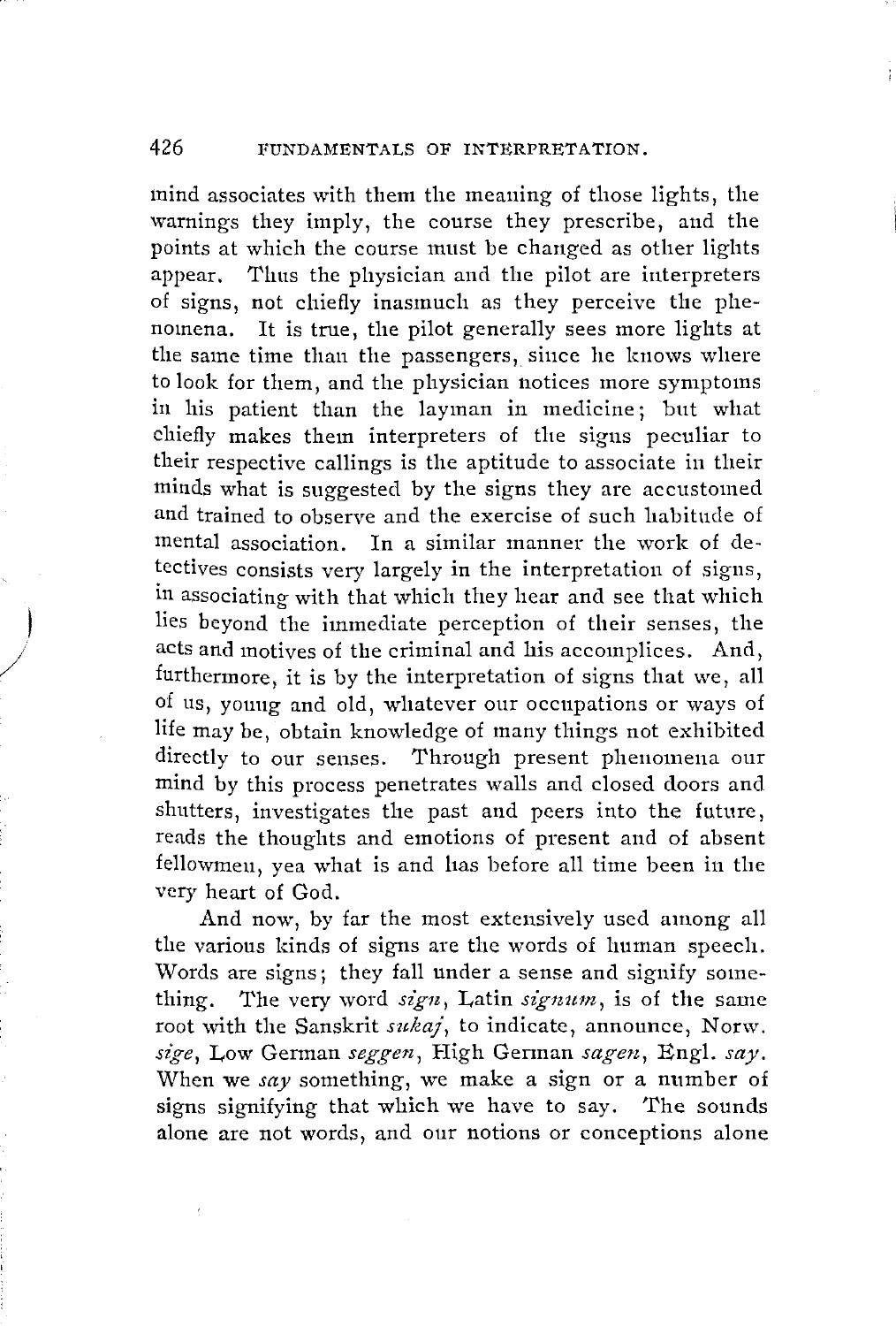are not words. A number of sounds arbitrarily joined together, as, "rariro tootligo," are, for all we know, words of no language living or dead. "Baban beshmaia, hal ellan *lechma semgana kulle ymna,''* pronounced by an Englishman, knowing no language but his own, are *sine mente soni,* by which he *says* nothing to another Englishman of the same description who may hear the sounds; but when pronounced by a modern Chaldean, they are *words,* by which he *says*, "Our Father in heaven, give us every day our daily bread." A young child, though in possession of normal organs of speech, is an "infant," *infans*, a being which ''does not speak,'' and that for two reasons: it has nothing or little to say, its mind being destitute of conscious ideas or notions, and it is ignorant of the proper means whereby it might utter what little is in its mind and untrained in the use of the organs whereby the sounds of words are produced. Men and women with a narrow mental horizon have a comparatively scanty vocabulary at their command; it is said that there are Englishmen who use but little more than three hundred of the hundred thousand current words of the English language. "Men of moderate passions employ few epithets, with verbs and substantives of mild significations; excitable men use numerous intensives, and words of strong and stirring meanings. Loose thinkers content themselves with a single expression for a large class of related ideas; logical men scrupulously select the precise word which corresponds to the thought they utter."<sup>1</sup>) The rich vocabulary of classical Greek afforded no word for the Christian virtue of humility, simply because the Greek mind had never conceived that notion for which the Holy Spirit coined the word ταπεινοφροσύνη.<sup>2)</sup>

All these observations and many others we might make in this connection square and tally with our theory of inter-

<sup>1)</sup> Marsh, Lectures on the Engl. Language, p. 183.

<sup>2)</sup> Acts 20, 19. Eph. 4, 2. Phil. 2, 3. Col. 2, 18. 23; 3, 12. 1 Pet. 5, 5.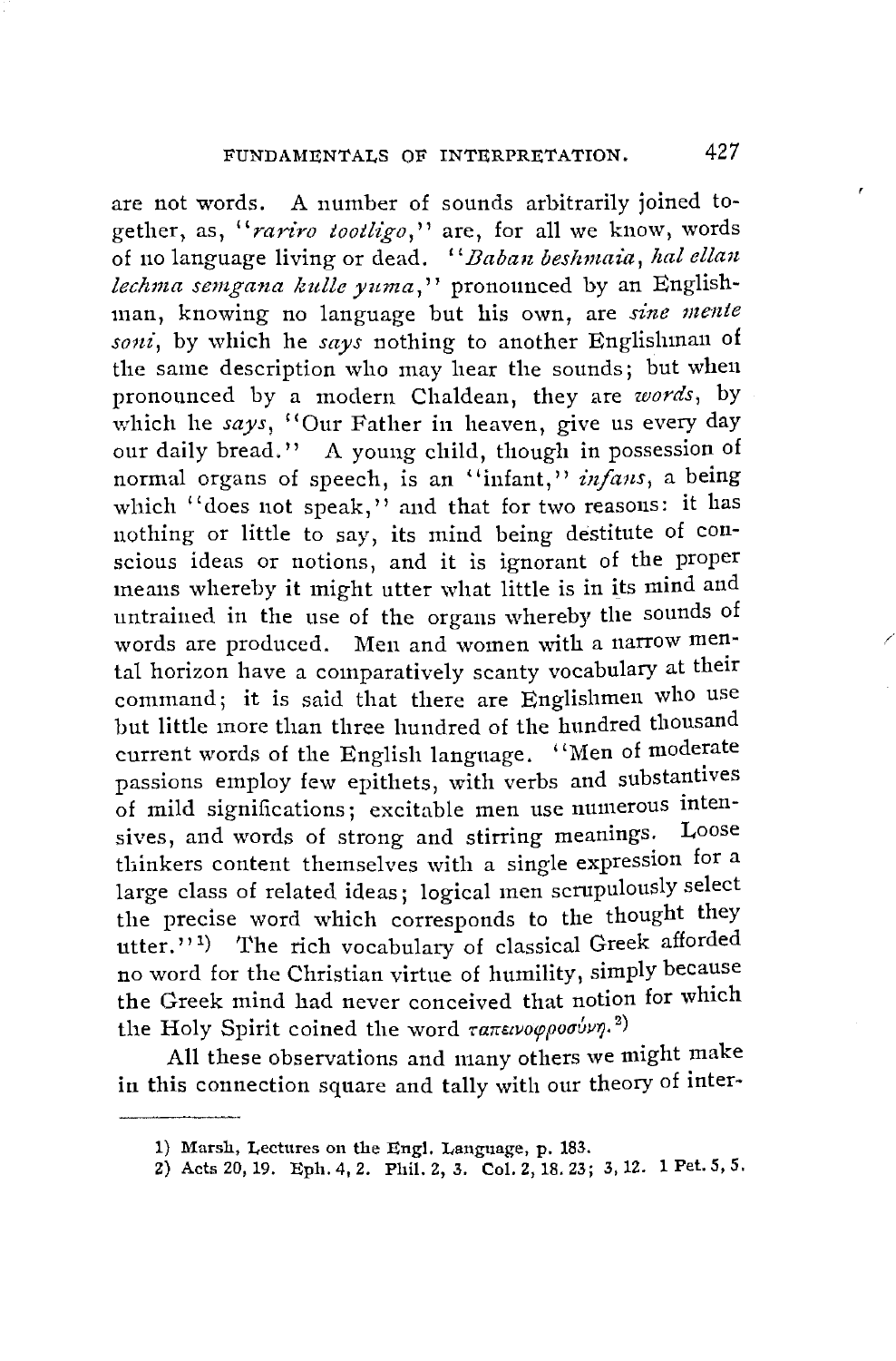pretation based on the nature of signs. Being signs, words must "fall under some sense," either the sense of hearing as spoken words, or the sense of sight as written words, or the sense of touch as embossed words intended for the blind. But what is heard or seen or felt is not the word in its entire concept, but only the *materiale* thereof, the *formale* being its peculiar signification or sense, and both together constitute the word. *To* understand or interpret the words, the hearer or reader or interpreter must in the first place perceive that element of the word which falls under the sense to which it is directed, the sounds, or the characters representing the sounds, and this perception must be distinct as to the forms and positions of the words, their etymological structure and syntactical arrangement. 'l'o the interpreter of words nothing must be insignificant, 110 article or pronoun, preposition or conjunction, case or number or mood or tense. He must notice that in Matt. 15, 28 the position of the words is not  $\delta$  *right*; *ou*  $\mu$ srdky, but μεγάλη σου ή πίστις, which does not say "thy faith is great," but more emphatically, "great is the faith that is in thee.'' It is very largely this aptitude and habitude of close and minute observation which secures the best results in exegetical work, and this is one reason why careful and thorough grammatical training is one of the requisites of the proper equipment for exegetical theology. A failure to see certain features of a text is an exegetical shortcoming, and a habit to overlook so-called *minutiae* is a serious exegetical defect, resulting in defective interpretation, just as insufficient observation of pathological phenomena will result in a defective diagnosis. Of course, the power of close observation is in a measure a natural talent, and in this respect exegetes as physicians are not made but born. But even mediocre and inferior talents are capable of training, and superior talents are the less efficient for lack of training, and the exegete does not live who is beyond improvement in this point. Especially should a theologian beware

 $\Big)$ 

 $\int$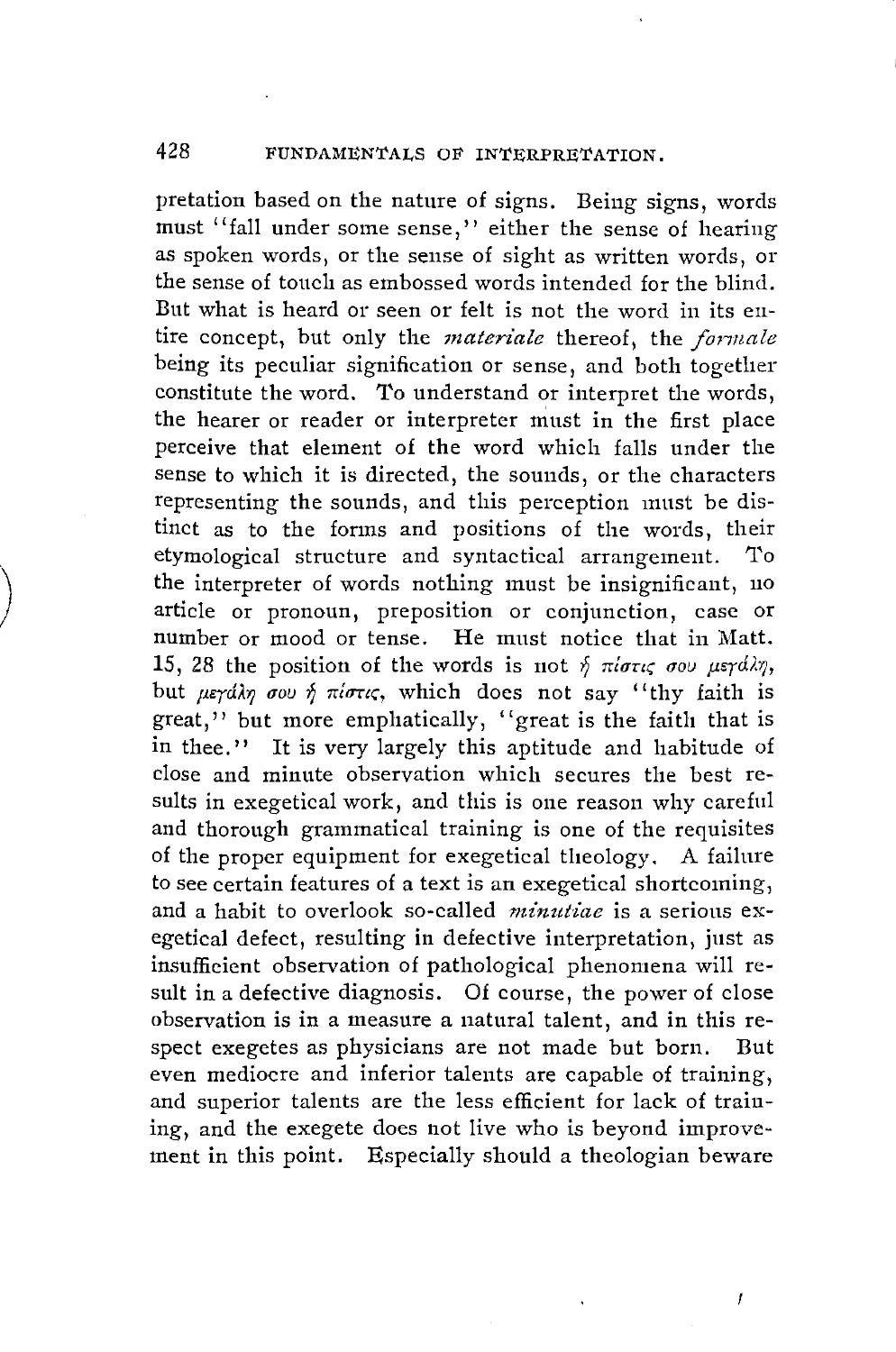of passing superficially over very familiar texts. However frequently a passage may have been before our eyes, however firmly it may be fixed in our memory, and however carefully we may have at some time scrutinized its every word, we must not for such reasons suppose renewed scrutiny of the words and forms and positions of words superfluous or unprofitable, but "search the Scriptures" again and again and with ever increased attention also with re*gard to the <i>material* of these *signs* which were given by inspiration of God for the purpose that by them we should be  $``$ made wise unto salvation" and that  $``$  in them we should have everlasting life.''

The second process which is essential to the interpretation of words as of any other kind of signs consists in associating with the sounds or their representatives that which they are intended to signify. By the signification or sense of a word we do not mean the natural relation of cause and effect, according to which a spoken word may be a sign of the speaker's presence, and a written word, a sign or proof of the mere fact that the writer was alive at a certain time and place, as an inscription engraved on a rock in a polar wilderness may be to an explorer a sign of another human being having been in such place before him. This fact would appear from such inscription irrespective of the particular language used and even though the beholder were totally ignorant of such language. The fact that the inscription was in characters of an alphabet may further indicate that the earlier visitor had not been a savage, but a civilized man, and to draw this conclusion would be a correct interpretation of signs, but it would not be interpretation of *words* as such. Words, whether true or false, are utterances of what is in the speaker's mind as his words are uttered, and to associate this, and all this, and nothing but this, with those words is the interpretation, and the correct interpretation, of the words. To read is properly not only to reproduce the sounds orto gather up the characters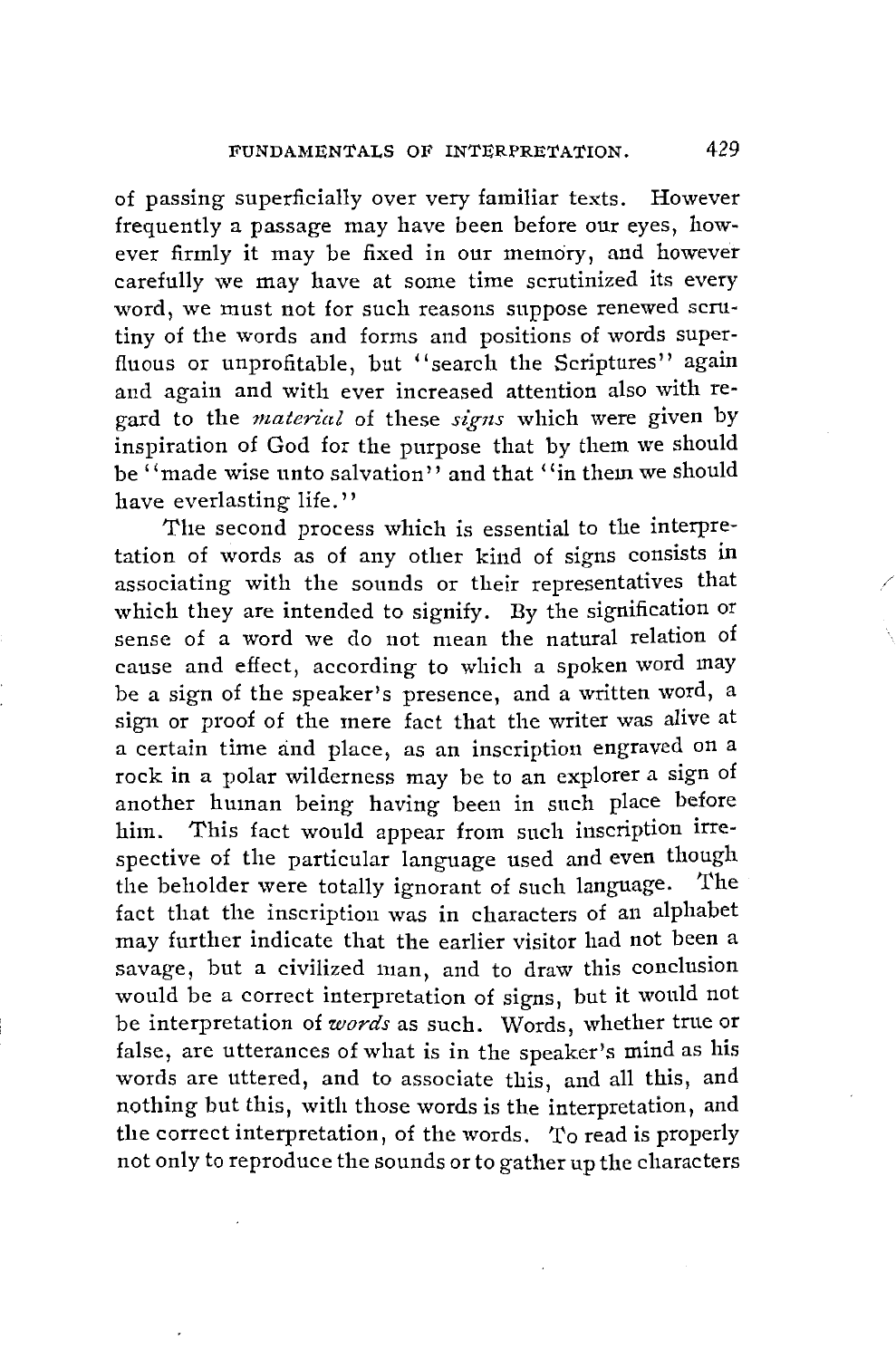representing them, but it is to associate with those sounds or characters precisely that which was in the speaker's or writer's mind and for the utterance whereof he used those sounds or characters. By the purpose of suggesting to others his thoughts the speaker or writer was prompted in the choice, composition, inflection, and arrangement of his words according to certain linguistic norms the knowledge and application of which on the part of the hearer or reader he presupposed as he gave utterance to his thoughts. When a stranger at the point of accosting a stranger premises the question, ''Do you speak English?'' the real import of the question is: "Are you in a measure conversant with the established meaning of the signs by which I intend to communicate with you and by which I can not confer with you unless I can proceed on this fundamental supposition?'' If the answer were a shake of the head and the words, ''Ich bin deutsch," the querist would either abandon the purpose of conversing with the stranger, or, if able to use the stranger's language, he would at once lay aside his English and take up the set and system of signs which wi11 answer the present purpose, signs with which the stranger is accustomed to associate in his own mind the notions or thoughts which the speaker is desirous of communicating on this supposition. Or if the answer had been, "A little," the Englishman might proceed with a trial, and he might fail to make himself understood in some of his utterances for either or both of two reasons, either because he spoke too fast, the stranger being unable to make out or distinguish the signs exhibited in rapid succession or indistinct enunciation-or because among the words employed there were such as lacked suggestiveness to the hearer and failed to induce in his mind the associations established among those who are familiar with the language. But even in reading a language with which we are in a measure acquainted, and in the perusal of works composed in our mother tongue, we will sometimes meet with words whose meaning we do

J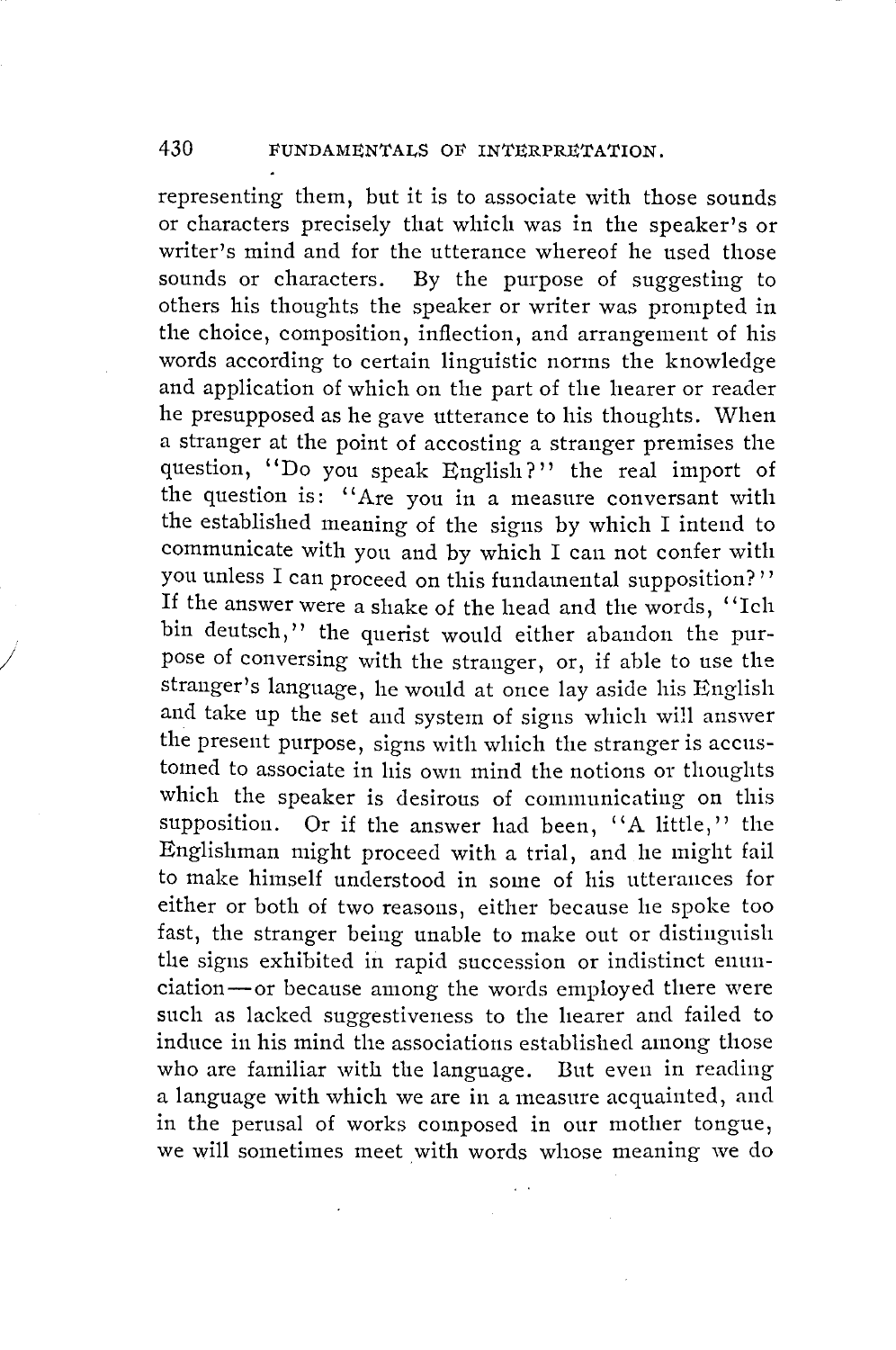not grasp. We see the sign, bnt it leaves a blank in our mind, to fill which we turn to the lexicon which has the signs alphabetically arranged and by its definitions or synonyms supplies our want, just as the keeper of a signal station would turn to the official *Register* for the explanation of a flag signal announcing the arrival or destination of a foreign ship which makes its first appearance off Sandy Hook. A reader untrained in philosophic lore may pore over pages of abstruse philosophy until he will cast aside the book in bewilderment or disgust because of his inability to make out what the author would say. Schopenhauer tells us at the very threshold of his extensive work, '' *the World as Will and Idea,"* that "it is absolutely impossible to understand the present work properly'' without an acquaintance of a certain treatise which the author had written five years earlier; and even then, he says, the book should be read *twice,* and "the first perusal demands patience, founded on the confidence that on a second perusal, much, or all, will appear in an entirely different light.''<sup>1)</sup> It is impossible to fully understand the dogmaticians of the seventeenth century without a measure of philosophical preparation. And what would most of our educated men and women make out of such modern scientific English as we have quoted in a former issue saying: $-$ 

' 'Begoneaceae, by their authero-connectival fabric indicate a close relationship with anonaceo-hydrocharideonymphaeoid forms, an affinity confirmed by the serpentarioid flexuoso-nodulous stem, the liriodendroid stipules, and cissoid and victorioid foliage of a certain Begonia, and if considered hypogynous, would in their triquetrous capsule, alate seed, apetalism, and tufted stamination, represent the floral fabric of Nepenthes, itself of aristolochioid affinity, while by its pitchered leaves, directly belonging to Sarracenias

<sup>1)</sup> Arth. Schopenhauer, the World as Will and Idea, transl. by Haldane and Kemp, Trübner, II ed. pp. VIII-X.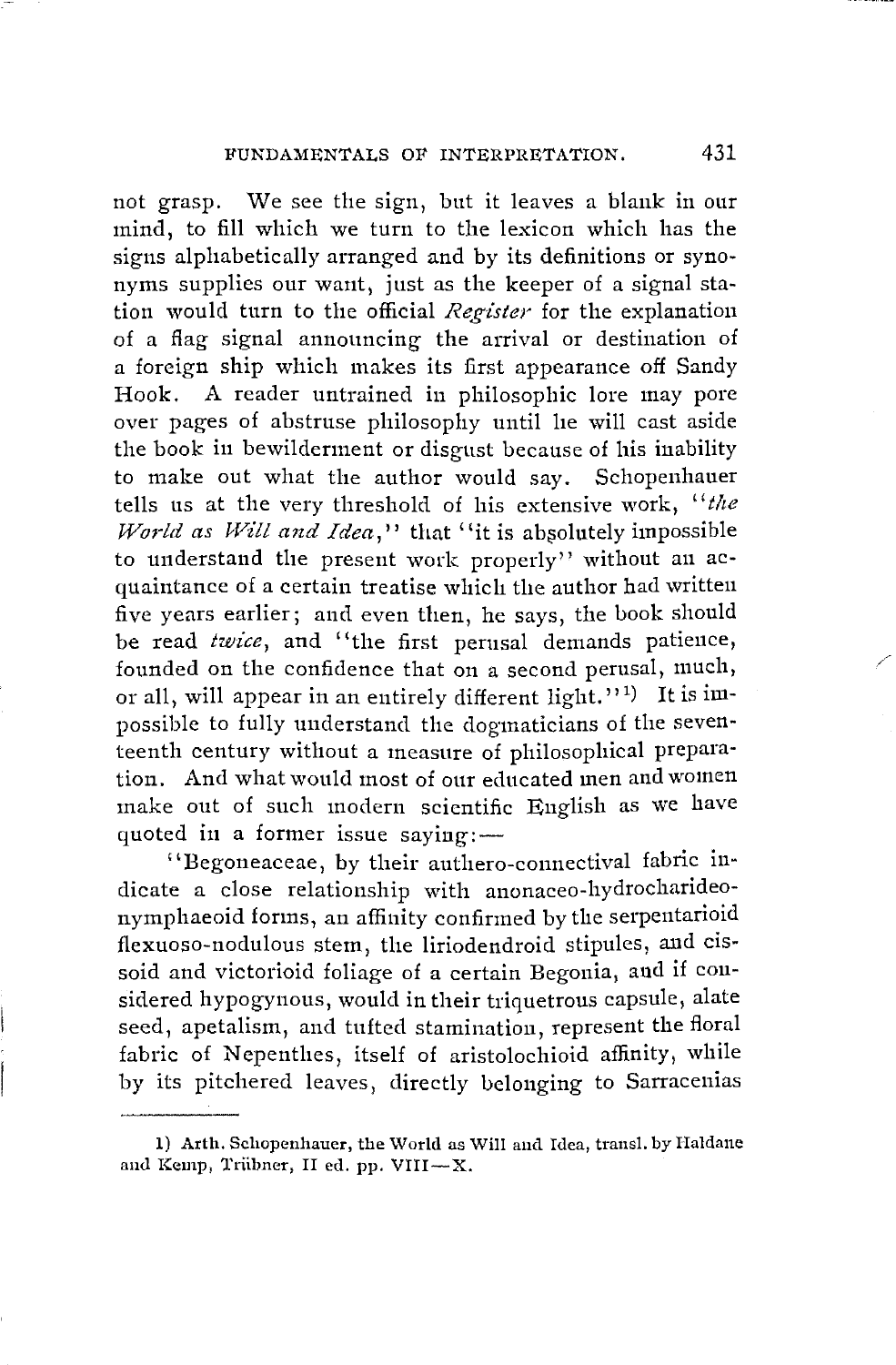#### 432 FUNDAMENTALS OF INTERPRETATION.

and Dionaeas." 1 ) Neither Webster's nor Worcester's nor any other English lexicon, nor all the dictionaries together, will render this passage clear to a reader who has not in his mind certain botanical concepts which will associate themselves with the words and phrases.

What has been said in a general way will again apply to the interpretation of Scripture. A knowledge of the Hebrew characters and the Greek alphabet will not make a man an exegete any more than the ability to distinguish a red light from a blue light and to tell what is right and left will make him a pilot. Even a knowledge of and familiarity with the grammatical structure of the sacred languages cannot suffice, however needful such proficiency has been shown to be. If the words of Scripture are *signs,* the mind of the interpreter must be able to look beyond that which "falls under the senses" to that which is thereby "indicated.'' Of the prophets St. Peter says that they ''inquired and searched" of the salvation, "searching what, or what manner of time the Spirit of Christ which was in them did signify when it testified" etc.<sup>2</sup>) Thus were they not only prophets, but also interpreters of the prophecies; and thus are we interpreters of Scripture as we search what the Spirit of God does *signify* when he testifies in holy Scripture. With what he sees with his eyes or hears with his ears the interpreter must associate in his mind the notions, concepts, ideas, thoughts indicated by what he sees or hears, and he must associate those notions and thoughts precisely in the relations also indicated by the forms and arrangement of the visible or audible words of the text to be interpreted.

The suggestiveness of the words has its foundation in their etymology and, chiefly, in the *usus* and *modus loquendi*  established by the speech of the people whose the language is and by the literature of that language, including the work

<sup>1)</sup> THEOLOGICAL QUARTERLY, I, p. 150.

<sup>2)</sup> **1** Pet. **1,** 10. **11.**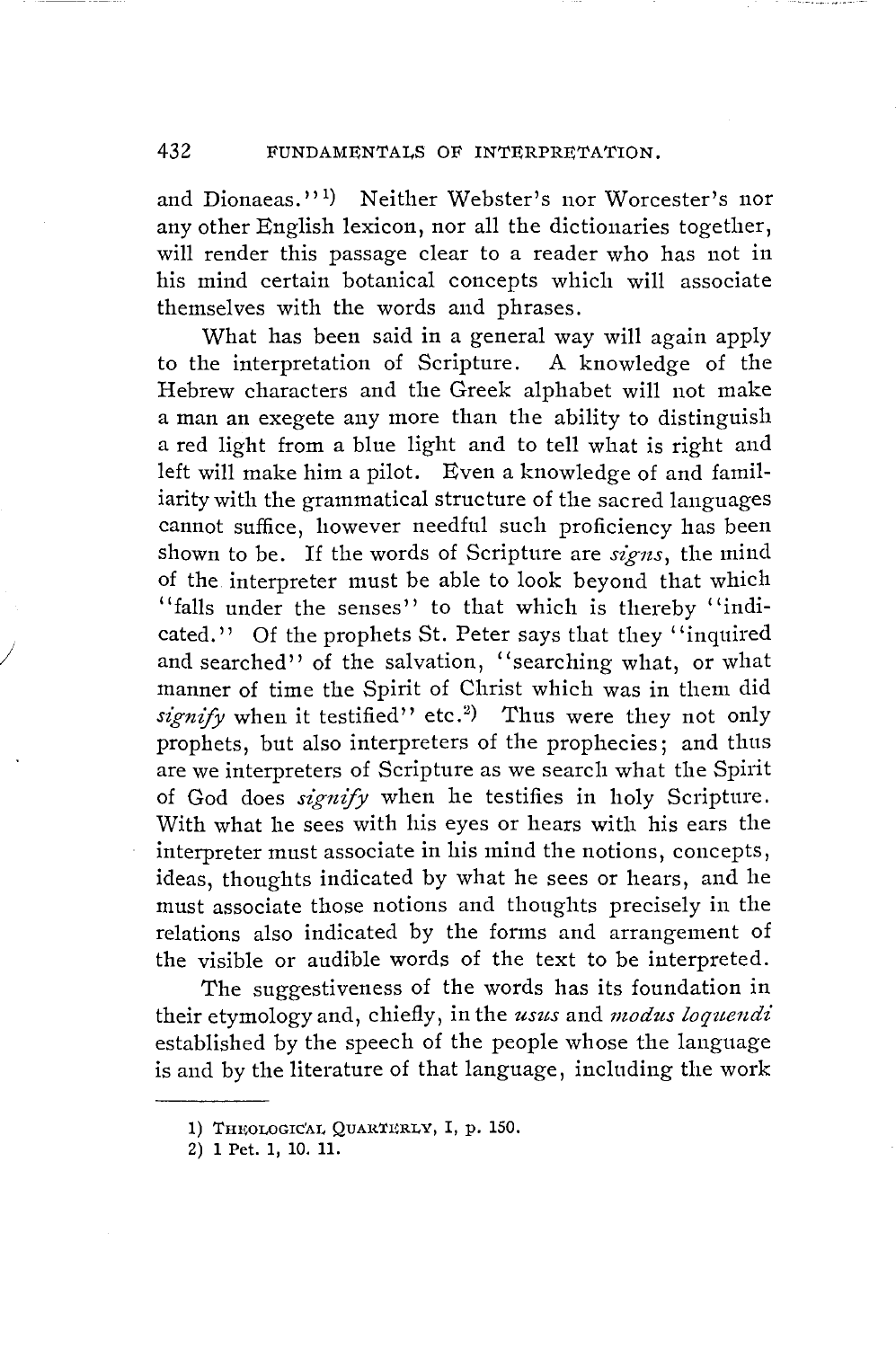itself which is to be interpreted. It is in the very nature of languages to represent thought, the only thinking crea• ture on earth being also the only speaking creature; and when God would manifest his thoughts to that creature, whom he had endowed with both thought and speech, he spoke to man, not in a Volapiik, an artificial system of signs, but in the tongues of nations, languages spoken and written as established vehicles of thought by and among those whose languages they were. Speaking in those languages, God presupposed in those to whom he spoke, or enjoined upon them, an acquaintance also with the peculiar suggestiveness of the words and phrases of such languages, and took into account the laws of association which he has laid down in the human mind. Where the established *usus loquendi* was not adequate to the present purpose, God furthermore turned to his account the elasticity and pliability of language, whereby languages admit of increase of vocabulary and of variations and modifications in the use of words, again along the lines and according to the laws of association which underlie and govern the use of words as of every other kind of signs.

From all this it should be clear that the interpretation of Scripture is in no way an arbitrary performance. In the first place, it is of the very nature of Scripture, as a revelation in signs, that it should be interpreted; in giving us Scripture God has *ipso facto* enjoined upon us its interpretation. Again, there can be no license or looseness permissible in the manner of performing this task and duty. The words of the text are fixed, and no man is at liberty to change a tittle of these signs which God himself has set and arranged. 'l'o suppose that the thoughts of Scripture may be inspired, but not the words, is incompatible with the very concept of *scripture*, a written word of God. Our assurance of the divine authority, the unquestionable reliability of the truths laid down in the Bible rests first of all on the divine authority and unquestionable reliability of the *words* from which alone those truths can be ascertained.